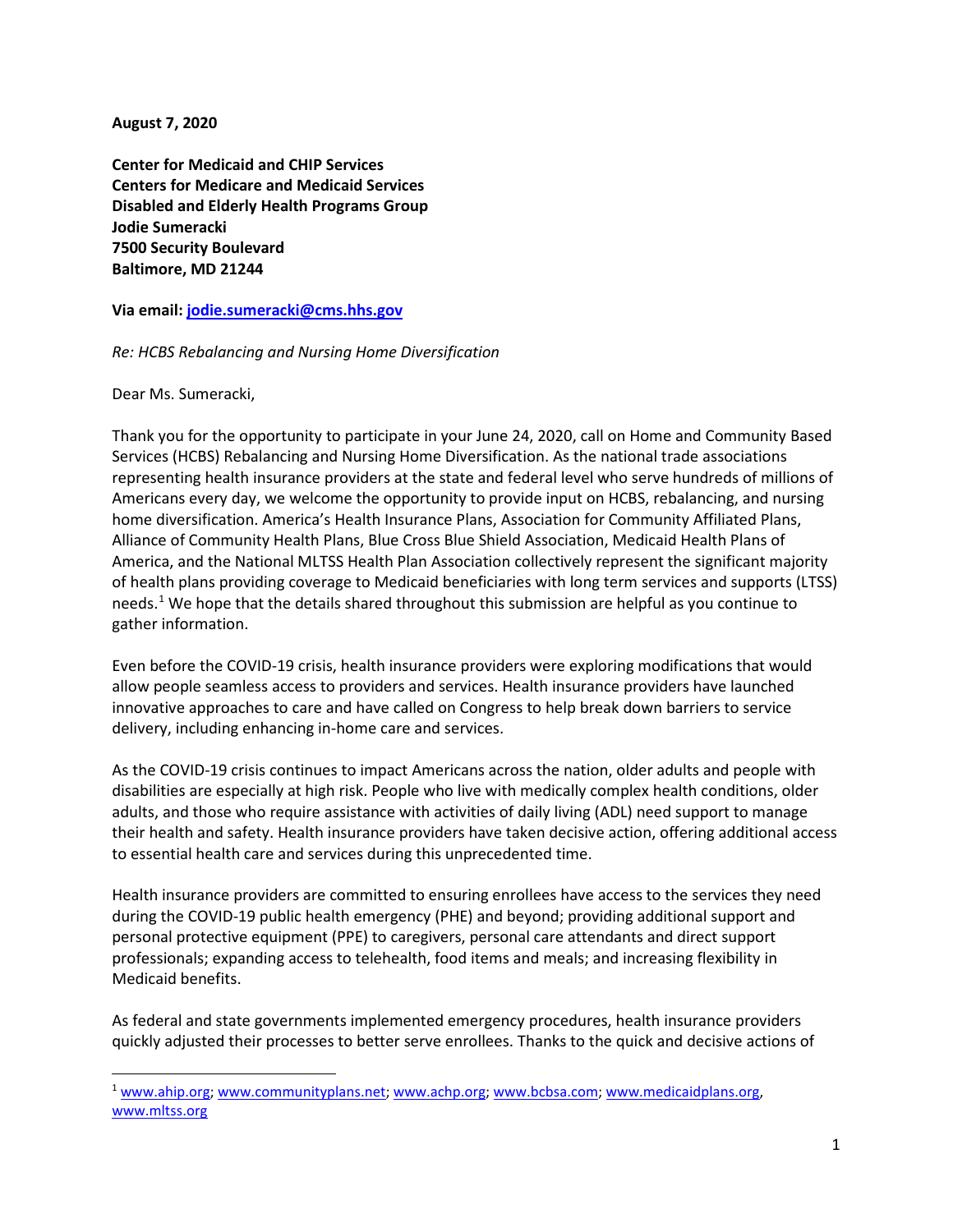the states and the Centers for Medicare & Medicaid Services (CMS), service delivery continued for the people requiring consistent access to needed long-term services and supports (LTSS). Certain flexibilities have allowed critical services to seamlessly continue for individuals who require LTSS and should extend beyond the COVID-19 pandemic. Some of these important flexibilities include:

- 1. **Case Manager Visits and Person-Centered Planning Team (PCPT) Meetings:** CMS approved Appendix K waivers that allow Case Managers to engage with participants and monitor service plans by virtual visits where face-to-face encounters are typically required. This flexibility was also extended to apply to PCPT meetings and plan development. These changes not only limit the risk for COVID-19 exposure and keep enrollees and their care teams safe, well, and connected, but also reduce administrative and travel expenses. Importantly, this flexibility allows Case Managers to remain engaged with enrollees and maintain close contact with the individuals who would be at risk for isolation, abuse, neglect, and exploitation. Continuing telehealth flexibilities beyond the PHE can be a positive development for many participants and teams, but there should be some guardrails to ensure health and safety as well as equitable access, including tools to protect enrollees from fraud or abuse that might otherwise be detected during an in-person visit. States should seek public input on their plans to make services delivered via telehealth a permanent option, while maintaining program integrity, to address any stakeholder concerns.
- 2. **Primary Care Physician (PCP) and Specialist Visits:** The increased flexibility around telehealth has been invaluable, especially for those with complex conditions for whom limiting risk of exposure to the virus has been critically important. The use of telehealth enhances the opportunity for providers to meet with individuals residing in long-term care (LTC) facilities, rural areas, or those experiencing access issues for a myriad of reasons, making access to care readily available. Providers experience a reduction in missed visits while patients can safely access virtual care in a timely fashion<sup>[2](#page-1-0)</sup>. As with case management visits, CMS should ensure states are developing protections to ensure effective consumer engagement via telehealth as well as promote health and safety and equitable access. States should seek public input on their plans to make services delivered via telehealth a permanent option in order to address any stakeholder concerns. CMS and states should collaborate to ensure guardrails that protect program integrity in telehealth, as would occur with in-person care.
- 3. **Nurse Practitioners (NP) and Physician Assistants (PA):** Allowing NPs and PAs to practice at the top of their license by providing primary care in LTC settings has alleviated strains on resources and allowed physicians to concentrate on areas in need of their expertise. Making these changes permanent and therefore improving access help to improve access, close gaps in care and improve consumer satisfaction.
- 4. **Paid Family Caregivers**: During the COVID-19 crisis, states modified requirements and allowed family caregivers to be paid for care they are providing. Encouraging states to continue this practice, consistent with the amount of care indicated through the assessment process, when desired by and in the best interest of the enrollee provides an opportunity for the participant to receive care and services from a trusted source of their choosing and helps to create sustainable options for the caregiver workforce. This option improves the ability to age in place and reduces the reliance on brick and mortar LTC settings. However, it will require oversight and guardrails to ensure beneficiary protections.

<span id="page-1-0"></span><sup>&</sup>lt;sup>2</sup> Since deploying patient-engagement technology, Community Care Physicians has achieved a 35% improvement in its no-show rate. [Healthcare IT News, May 27, 2020](https://www.healthcareitnews.com/news/patient-engagement-tech-improves-physician-org-s-no-show-rate-35)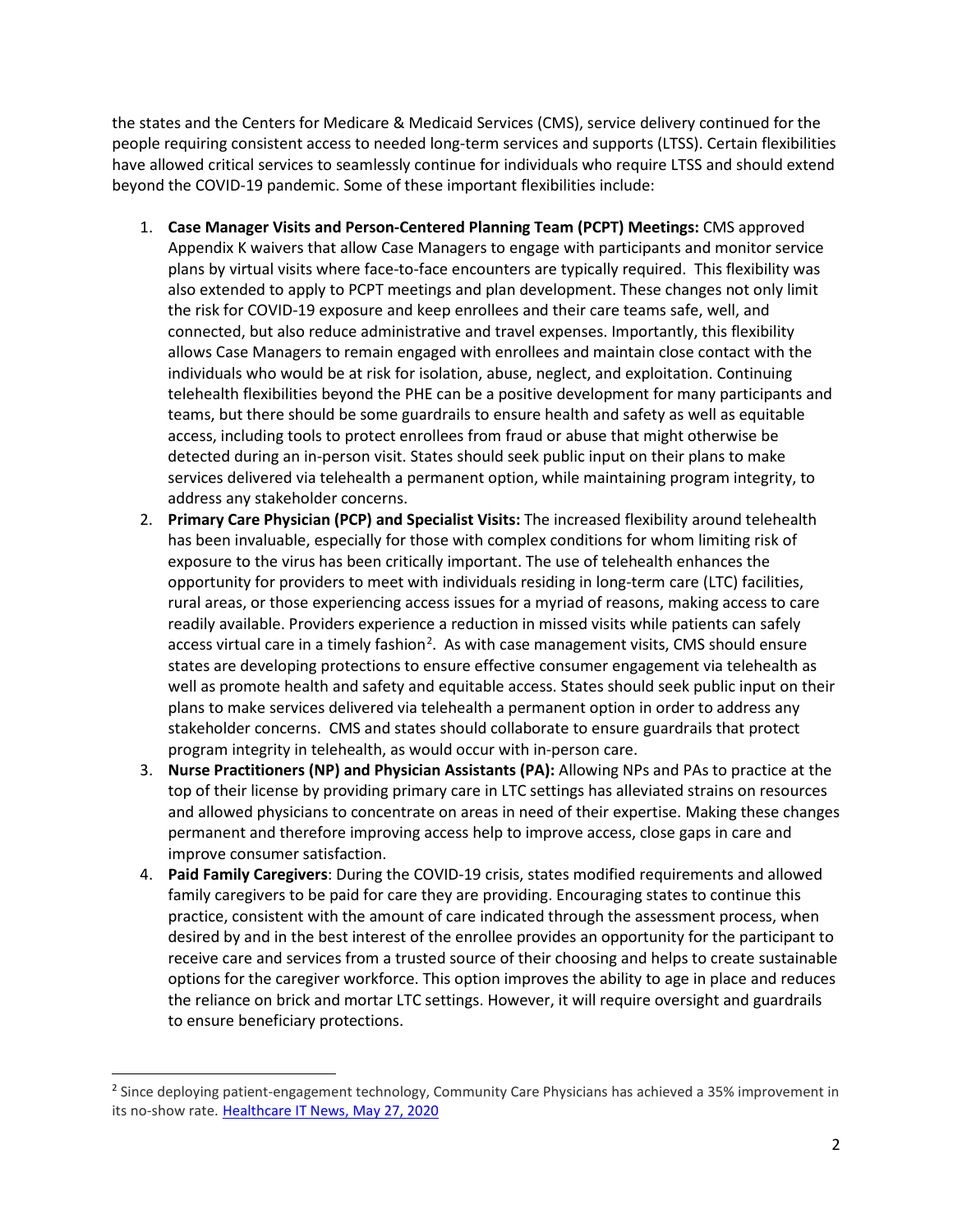- 5. **Coverage of Assistive Technology Tools:** CMS has said that states can add coverage for items like smart tablets using Appendix K waivers. This flexibility creates access to valuable, evidencebased tools that provide multiple opportunities to support enrollee health, including medically necessary telehealth visits and access to employment, education, and social visits. Because affordable broadband and high-speed Internet is not available everywhere and is particularly limited in rural and other underserved areas, CMS should also allow payment of Internet service when use of technology is medically appropriate, evidence-based, and can effectively support the consumer's needs. In order to ensure consumers can use available tools and that access is equitable for all, CMS should include technology tool training for consumers and caregivers when needed.
- 6. **Alternative Settings Payments:** CMS has approved waivers to allow facilities, including nursing facilities (NF), intermediate care facilities for individuals with intellectual and developmental disabilities (ICF/IDD), psychiatric residential treatment facilities (PRTF), and hospital NFs, to be fully reimbursed for services rendered in an unlicensed facility. There may be situations where this arrangement remains useful after the PHE; however, considerations should be made to ensure that individuals are provided ongoing opportunity to transition from institutional care into the community, or if continued facility-based care is necessary, that robust survey and certification processes ensure the health and safety of participants as well as continued transition planning if community living is the individual's preferred living choice. In either setting—alternative setting or community setting—CMS should work with stakeholders to ensure appropriate protections against fraud, waste, or abuse to keep consumers safe and mitigate risks to the Medicaid program caused by bad actors.
- 7. **Increase the Use of Adult Day Programs:** Continue allowing Adult Day Programs to offer expanded services, including participant outreach, meal delivery, and other services that can assist individuals with remaining safely in the community beyond the PHE.
- 8. **Supplemental Pay for Direct Care Workers:** Several states have allowed for pandemic premium pay for direct care workers, including self-directed workers, to compensate them for the essential health services they provide to people with disabilities.
- 9. **Expanded Self-Direction:** A few states have expanded services included in self-direction such as transportation, home-delivered meals, companion services, and homemaker services. Continued and increased use of these services can be important for maintaining health and safety after the PHE.

Looking ahead and considering the COVID-19 related challenges experienced in congregate settings, it is important to address the future of long-term care in a variety of areas. During the stakeholder call held on June 24, 2020, many possible solutions were discussed. Health insurance providers have made significant investments in developing person-centered approaches to providing LTSS and are an excellent source for ideas that could be considered and may be supported by CMS. Our members have developed a robust list of suggestions for rebalancing HCBS and nursing home diversion. Those suggestions include the following.

1. **Affordable, Integrated, Non-Congregate, Community-Based Housing (Crisis and Long-Term):** The COVID-19 crisis highlighted some of the challenges of enrollees remaining in nursing homes because of barriers to locating affordable, accessible housing as well as the needed services and supports. Additionally, the ability of people with disabilities and older adults to live in the community is often unrecognized. The challenges they experience are largely due to inadequate funding support for HCBS. There is also a misconception that people will be safer in a 24-hour congregate care setting. Medicaid, the primary payer of nursing home care and intermediate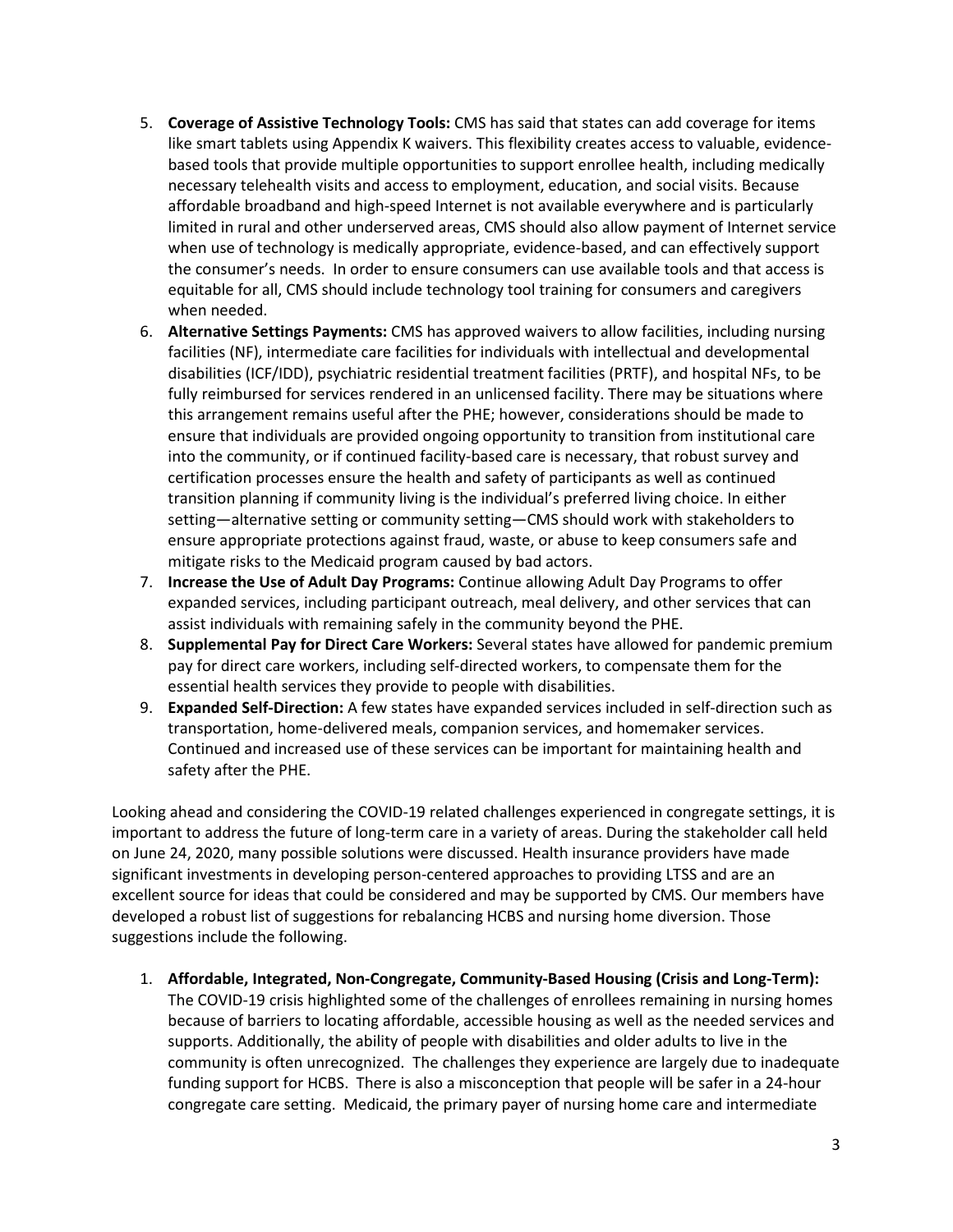care facilities (ICF), is unable to pay for room and board in HCBS. The combination of lack of availability and a lack of payment mechanism results in individuals remaining in a nursing home or an ICF where people are socially isolated and segregated from their community, friends, and family, resources are strained, and physical distancing is impossible, therefore potentially resulting in negative health outcomes.

Medicare Advantage (MA) allows MA plans to pay subsidies for rent, assisted living communities, and utilities under new flexibilities offered as Supplemental Benefits for the Chronically Ill (SSBCI).CMS should work with other federal agencies (both within HHS – such as ACL, OCR, ASPE, SAMHSA -- as well as HUD, DOJ, VA, SSA, USDA) to coordinate on a Living and Aging in Community initiative that addresses Social Determinants of Health (SDOH) to reduce unnecessary institutionalization, particularly for individuals who have primarily non-medical support needs, such as personal assistance services or experiencing housing or economic insecurity, that are driving the reliance on nursing facility care.

The need for alternative housing—other than nursing home care—has crystallized during the COVID-19 pandemic, and it is essential that we examine and develop plans for delivering both affordable and accessible housing, and home and community based services that are scalable during a crisis. Some states, such as California, Massachusetts, and Minnesota have created alternative options that provide safe housing to high need individuals and health plans have played a critical role as partners in those efforts. In California, Project Roomkey is a FEMA/Statefunded program that provides secure hotel and motel rooms for vulnerable people experiencing homelessness. It provides a way for people who don't have a home to stay inside to prevent the spread of COVID-19. In Butte, Los Angeles and Fresno Counties, Health Net has successfully worked with hospital discharge planners and local housing authorities to transition MLTSS members experiencing homelessness, who are COVID-19 negative, to safe Project Roomkey hotel and motel sites. This collaboration allowed the hospital to decompress hospital emergency rooms and in-patient beds at the height of the pandemic, while at the same time ensuring safe community transitions for those in need. During the COVID-19 crisis Commonwealth Care Alliance (CCA) worked with local and state governments to turn hotels in Massachusetts into low-acuity quarantine and recovery centers for marginally housed individuals who tested positive for COVID-19. CCA also helped patients find housing and access addiction services, and enrolled eligible patients into Medicaid after discharge. In Minnesota, the Housing Stabilization Services program was recently approved after several years of development efforts. Those who qualify for services will get help finding a place to live and making sure a home is safe, accessible, and ready for move-in, as well asreceive assistance negotiating with potential landlords. The program also pays for a variety of tenant services, such as early identification of behavioral conditions and tenant training designed to prevent evictions.

2. **Proactive Transitions Between Settings:** CMS should work with stakeholders to develop a proactive framework that supports seamless transitions between settings, including advanced care planning, early discharge planning, and coordinated care transitions, preventing crises and engaging beneficiaries, caregivers and families. This approach enables care teams to use predictive analytics to identify individuals at the highest risk of poor transition outcomes and to provide access to an advocate to work synergistically with primary care and other providers. This would help divert hospitalized individuals from placement in nursing homes for post-acute care by educating and supporting hospital clinicians, discharge planners, and other members of care teams about transition options and the recent flexibilities in home health. A person's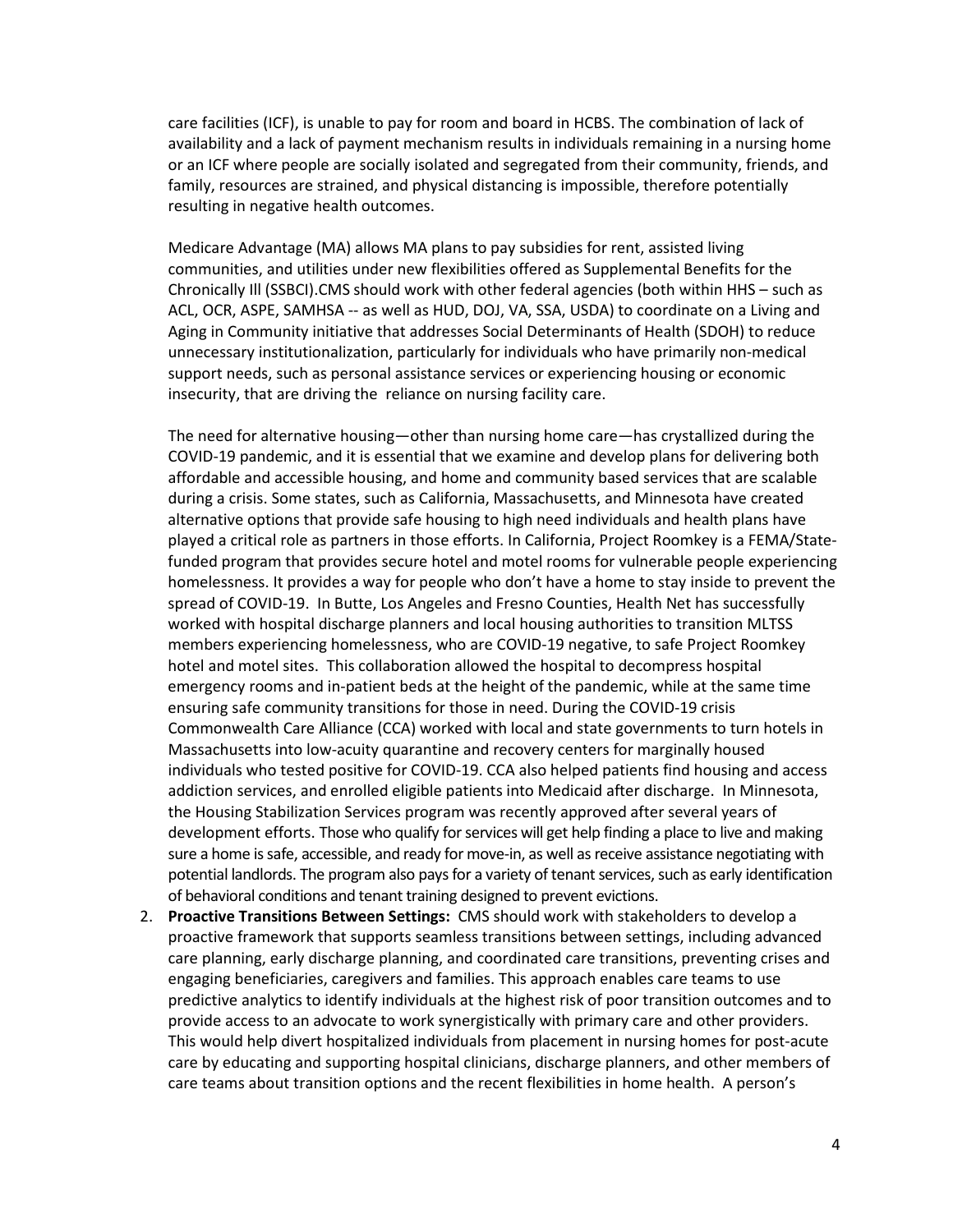home, with necessary services and supports, must be recognized as the preferred alternative in our health care system for supporting members requiring long-term care.

- 3. **Incentivize Transitions:** CMS, in partnership with other agencies, could fund pilot programs that help states to incentivize transitions of care. Providing states the funding and flexibility to incentivize proactive transitions of care would support the goals of rebalancing.
- 4. **Reduce the Unnecessary Number of Individuals in Nursing Facilities:** Discharging individuals with the lowest medical needs and/or activities of daily living (ADL) and instrumental activities of daily living (IADL) needs to home and community-based settings with the supports and services they need, and separating remaining individuals who may be COVID-19 positive (either recovering or newly infected) from other residents could help reduce pressure on nursing facilities and unnecessary institutionalization.
- 5. **Repurpose Institutional and Nursing Facility (NF) Capacity:** In the short term, while dealing with the effects of the PHE, facilities with reduced use could be repurposed to assist more people in need. NF kitchens and staff could be repurposed to prepare and deliver meals to older adults and people with disabilities or use transport vans to assist with non-emergency medical transportation. Additionally, NFs that have capacity could repurpose separate wings in existing space with completely different staff for medical respite for people experiencing homelessness, transition beds for survivors of interpersonal violence, or laboratory/training sites for local universities with nursing or physical therapy/occupational therapy (PT/OT). Finally, where nursing facilities are experiencing minimal use, the facilities could be adapted for low-income families.
- 6. **Incentivize New Business Opportunities:** As care continues to shift away from institutional settings, there will be a continued and pressing need for providers to serve individuals at home and in the community. Incentivizing organizations that are interested in shifting their business model from focusing on institutional services to HCBS would encourage new development and accelerate the prioritization of people living at home and in their communities.
- 7. **Training and Support:** HCBS technical assistance and training contracts could be used to support states in their efforts to divert and transition people from institutional settings, including how to operationalize best practices, use data to target their efforts, and learn from peer states who have been successful. It is also important to support training for all staff (e.g., hospital, clinical providers, state, Managed Care Organizations (MCO)) on LTSS and community options that prioritizes presenters and trainers who are people with disabilities, older adults, and other people with lived and personal experience to offer strategies and problem-solving approaches related to LTSS, from both the perspectives of the aging and disability communities, to allow for better person-centered care and informed decision making. MCOs welcome the opportunity to partner with states and HHS to provide training to our teams. CMS should also ensure LTC ombudsman programs focus on both nursing home residents and people receiving HCBS, and support training for LTC Ombudsmen on working with younger people with disabilities, abuse and neglect in HCBS settings, and enhance their ability to address quality of care in all settings.
- 8. **Partnerships:** CMS should encourage and support the creation of partnerships with communitybased organizations that can provide a variety of supports to individuals living in the community, including housing or residential option providers to facilitate transitions back to the community or diversion form institutional placement, food security-focused organizations, and organizations that can help with utility payments or home modifications. CMS could offer support to community-based organizations to enhance their technology and data systems for better coordination and delivery of care and services. CMS could ensure that local community organizations such as area agencies on aging (AAA) and centers for independent living (CIL) are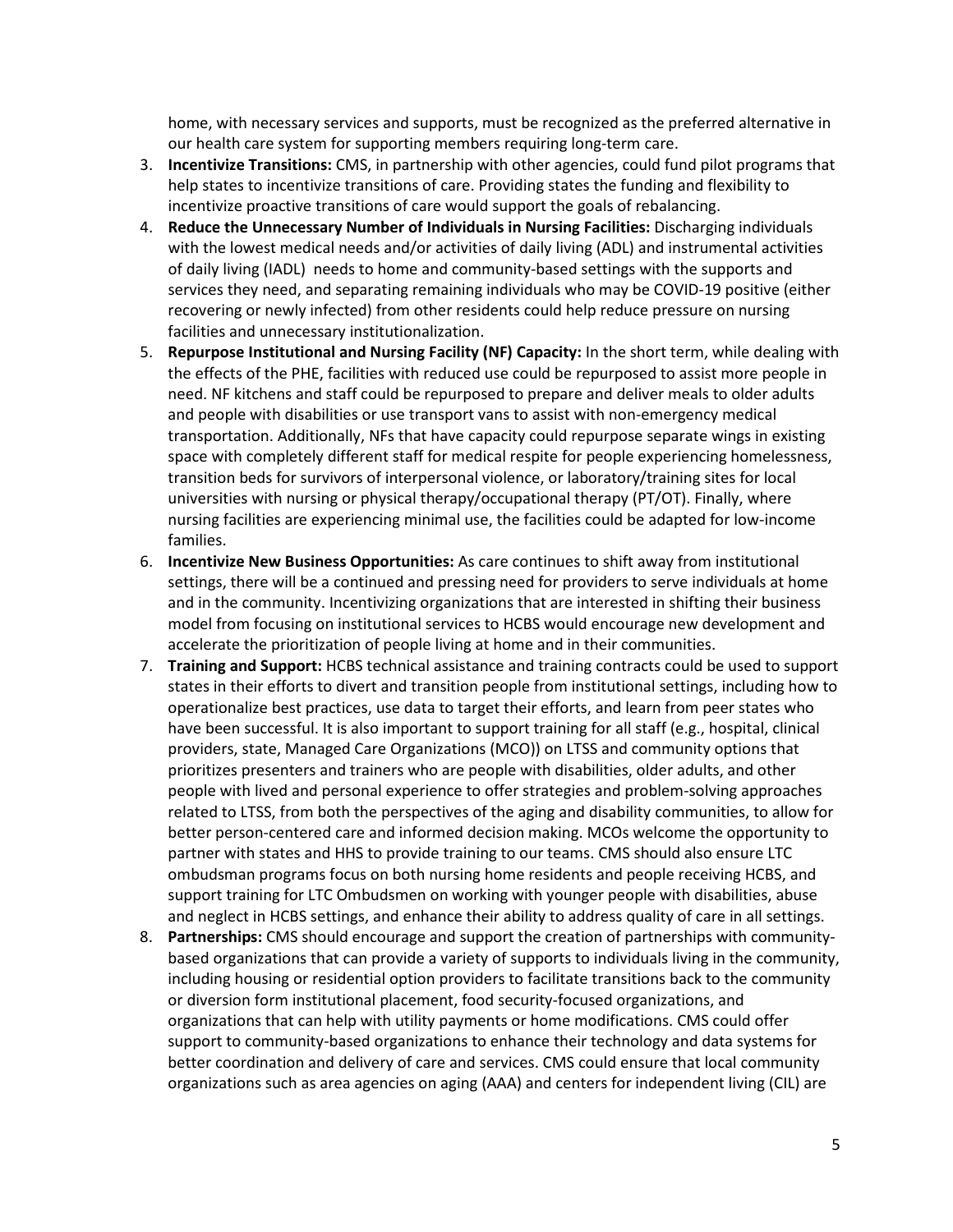supported as key potential partners for this work and are adequately resourced to assist more people.

- 9. **Social Determinants of Health (SDOH):** Collaborate with the Medicare-Medicaid Coordination Office (MMCO) and focus on developing Medicare-funded diversion approaches and adequate reimbursement for supplemental benefits that will allow MA plans to address SDOH and reduce the likelihood of spend-down to Medicaid. CMS could support the development and deployment of tiered eligibility methodology to provide low-cost benefits to targeted members to keep members in the community and reduce deterioration in health and functional status. For individuals residing in nursing facilities, redesign activities and programs within NF settings that address or support SDOH, so that individuals are maintaining, gaining, or possibly regaining skills that can support the transition to home and community-based options.
- 10. **Value Based Payments (VBP):** CMS could implement incentives for providers and plans to facilitate the adoption of VBP arrangements with LTSS and HCBS providers, including behavioral health. For example, benchmark payments for staying out of a NF for six months, one year, and beyond or timely implementation of new services. A similar approach could be taken to incentivize transitions to the community from all congregate settings.
- 11. **Actuarially Sound Rates:** CMS could support Medicaid financial analysis and rate development that allows for equity in the care provided in LTC facilities versus via HCBS by incorporating the cost of room and board, geographic weighting, and need for adequate wages and hazard pay for staff (whether licensed or para-professional). Rates should also take into consideration that historical cost-reporting methodologies for HCBS have not kept up with the complexity and reality of cost-of-care delivered in HCBS. Rates should also include projected costs for covering new technologies and models of care delivery in cases where historical data are not available.
- 12. **Adapting Pre-COVID Requirements to Align with New Realities:** Requirements that made sense pre-COVID-19 now present unnecessary challenges. CMS should consider updates to align requirements to the new delivery of care system. Changes such as adapting staffing ratios and time and distance access/network requirements to acknowledge the use of technology, in order to expand access to members with less complex needs, would allow for compliance without unnecessary burden. Additionally, allowing investments that support HCBS redesign as well as the SDOH investments that offset some HCBS needs – including the introduction of digital member engagement tools – to be counted in the medical loss ratio would reflect the current needs and care for the HCBS population.
- 13. **Collaboration:** Providers should be incentivized to collaborate across settings, including for supporting home and community as first-choice options instead of admission to congregate settings. Additionally, rehabilitation should be incentivized to discharge enrollees to home as a successful outcome, with penalties for transitions to long-term residence in an institutional setting. Consider treating post-acute admissions to LTC facilities differently in readmission avoidance incentives/penalties by increasing payment to providers for individuals who transition home and do not re-admit as compared to individuals who transition to LTC facilities and do not re-admit.
- 14. **Pilot Programs:** Pilot programs should be launched that support alternative living arrangement options such as opportunities for older adults to share residency and life experience with college students, young professionals or young families, similar to Shared Living for people with I/DD. Another option includes older adult life-sharing arrangements that structure supportive services around serving the entire household holistically, not based solely on individuals' and family members' discrete needs but instead maintaining flexibility across members of the household as needed. Another option is a pilot that allows flexibility for non-emergency medical